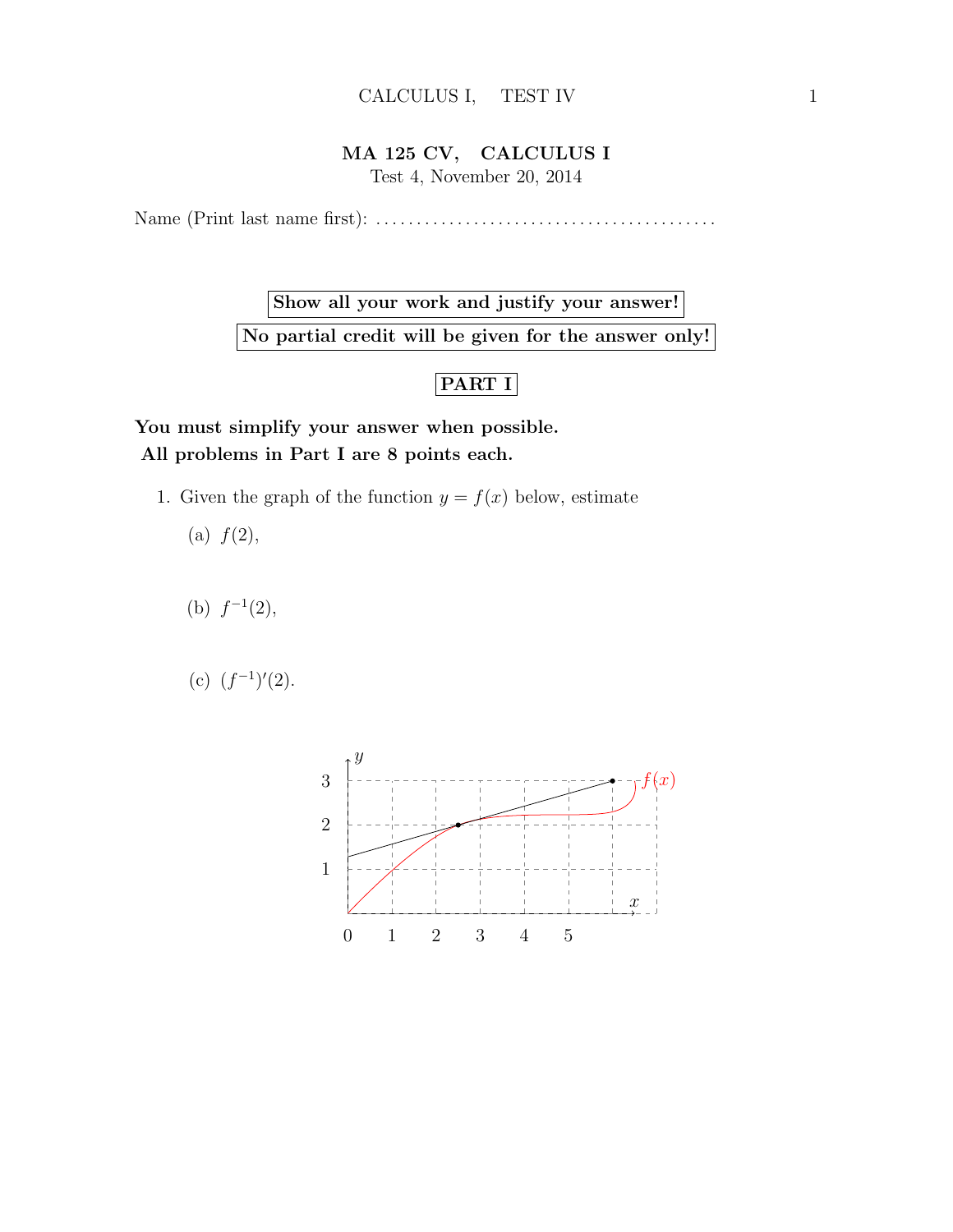2. If  $f(x) = \ln(x^3 + 1)$ , find  $f'(x)$ 

3. If  $f(x) = xe^{x^2}$ , find all critical numbers of  $f(x)$  (if any).

4. Evaluate 
$$
\int \frac{x^2}{e^{x^3}} dx
$$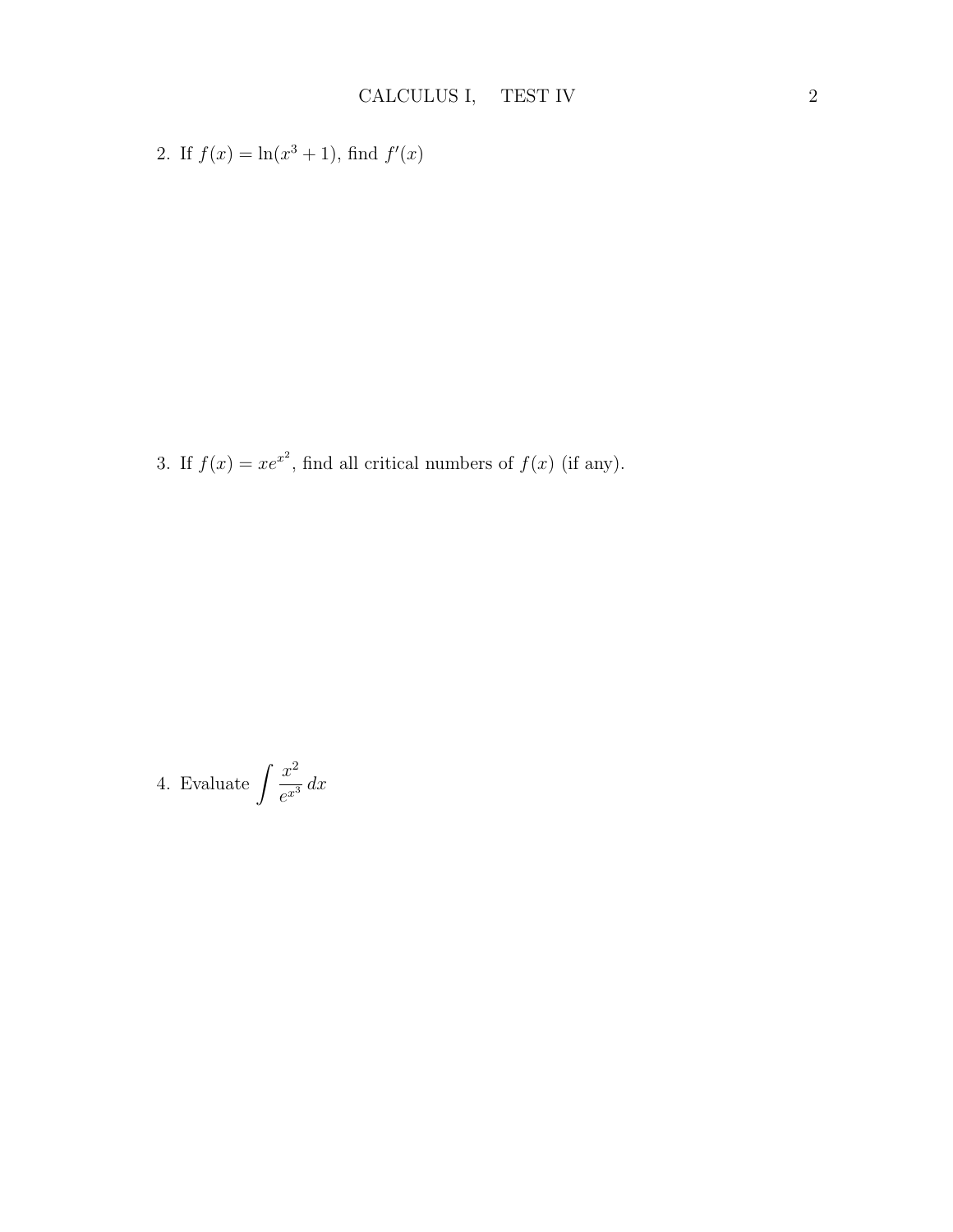5. Solve  $e^{2x+1} = 7$ 

6. Solve  $ln(2x + 1) = 7$ ,

7. Let  $f(x) = e^x + x - 7 = 0$ , find two consecutive integers (i.e., find n) so that  $f(n) < 0$  and  $f(n+1) > 0$ . Conclude that there exists a root between n and  $n+1$ . Use Newton's method, with  $x_0 = \frac{2n+1}{2}$  $\frac{a+1}{2}$  to compute the next approximate solution  $x_1$ .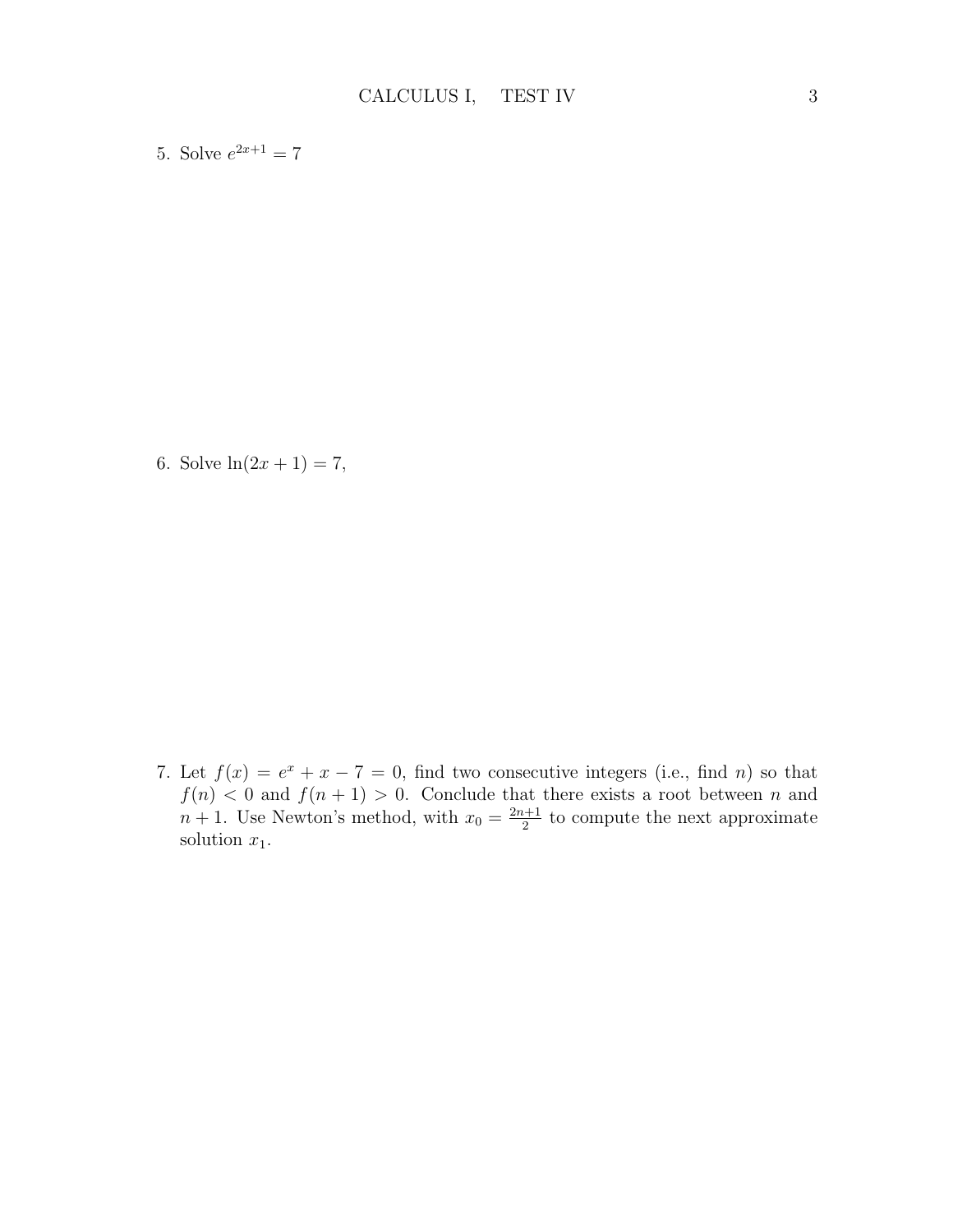## PART II

1. **[12 points]** Evaluate 
$$
\int \frac{e^{1/x}}{x^2} dx
$$

2. [12 points] Evaluate 
$$
\int_{-5}^{-e} \frac{dx}{x \ln(|x|)}.
$$